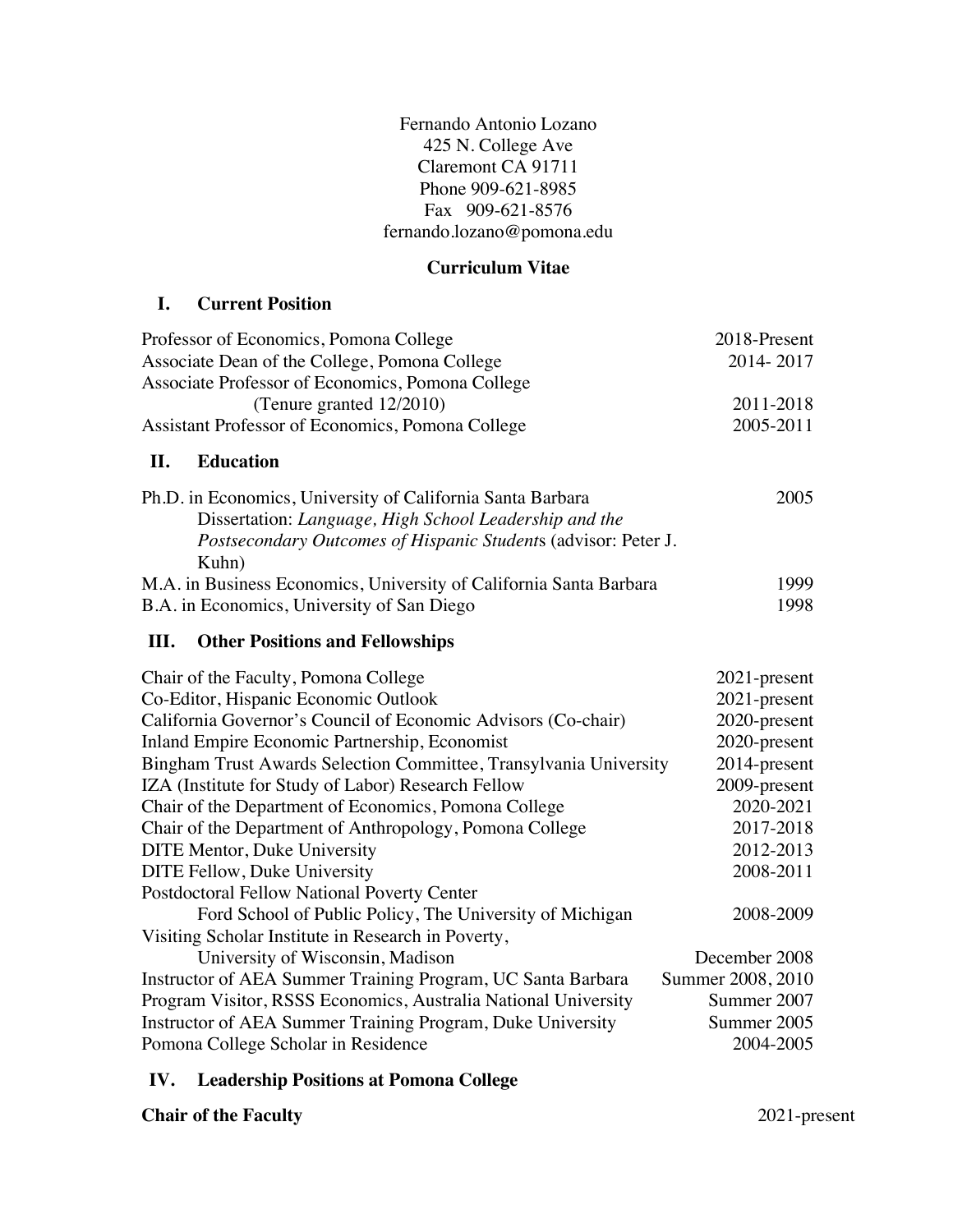2

This is a college-wide, elected position. My main responsibility is to advocate for the faculty on all matters related to faculty governance. I collect information from faculty across the College, engage with executive staff on matters related to faculty governance, and oversee the College's faculty committees. As Chair of the Faculty, I chair the faculty's Executive Committee. Pomona College's faculty size is close to one hundred and ninety. The executive committee is composed of six faculty representatives, plus the Chair of the Faculty.

### **Department of Economics, Chair** 2020-2021

My main responsibilities include coordinating course schedules and catalogue design, tracking the progress of economics majors, recruiting faculty, coordinating the Department's budget, and of overseeing departmental programing. The Department has thirteen tenure-track faculty members, three visiting faculty, and one administrator. I ended my appointment as Chair of Economics early because I was elected Chair of the Faculty.

### **Department of Anthropology, Chair** 2017-2018

My main responsibilities included coordinating course schedules and catalogue design, tracking the progress of Anthropology majors, recruiting faculty, coordinating the Department's budget, and of overseeing departmental programing. The Department has three tenure track faculty members, two visiting faculty, and a half-time administrator.

## Associate Dean of the College 2014-2017

Principal Responsibilities as Associate Dean for Diversity, Inclusion, and Equity:

- Chaired the President's Advisory Committee on Diversity (PACD, 2014-2016). During this time, we finished writing and released *Lighting the Path to 2025,* the College's long-term plan on diversity.
- Served as one of the College's Title IX Deputy Coordinators. I conducted Title IX investigations, assessed reports, and read appeals. Also, I coordinated a group that wrote the College's new Harassment and Discrimination Policy.
- Managed annual budget for the Academic Dean's Office diversity initiatives, and PACD's budget.
- Led efforts on faculty training and development around Inclusivity and Equity. This included talks by nationally recognized experts like Marcia Chatelain, Jeff Duncan-Andrade, Geoffrey Cohen, and Laura Rendon.
- Worked with a group of faculty to include the *Analyzing Differences* General Education requirement to our curriculum. Also, chaired the first Analyzing Differences Committee, and oversaw the implementation of the GE requirement.
- Worked with a group of faculty to rewrite Pomona's Promotion and Tenure Requirements to enhance our definition of good teaching and advising to that which is attentive to diversity, inclusion, and equity.
- Worked with departments on faculty hiring. During the two years I worked on faculty hiring, we hired fourteen new tenure-track faculty members, ten identify as people of color, and seven of them are members of underrepresented groups.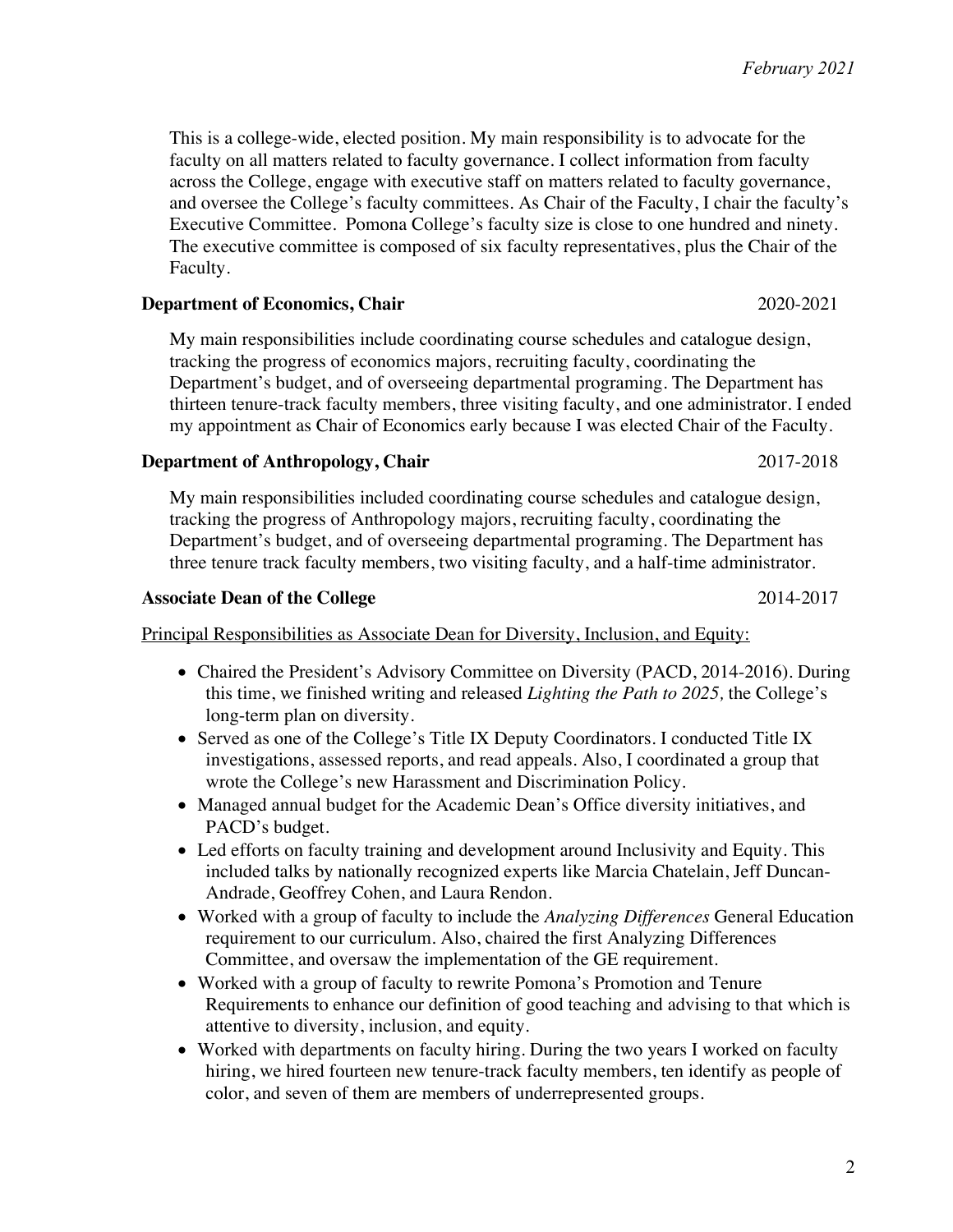- Worked as the Equity Officer in the College's Faculty Personnel Committee (Tenure and Promotion Committee) 2014-2015 and 2015-2016.
- Coordinated the programming of the 2015 Faculty-Trustee Retreat. The overall theme of this retreat was Diversity
- Oversaw the Chau-Mellon program. During this time, we hired two fellows that we later converted to tenure track hires (after I left the role of Diversity Officer).
- When I was chair of PACD, we started the tradition of having students meet with the College's Vice Presidents.
- I was the Academic Affairs representative on the College's Mellon-Mays grant, overseeing the academic side from grant writing to implementation of the Mellon-Mays program**.**

## Principal Responsibilities as Research Dean/ Sponsored Research Officer:

- Supported faculty in submitting over thirty external research grants
- Oversaw grant and contracts management and compliance
- Organized three different workshops on grant writing, two having special emphasis on the humanities and social sciences
- Oversaw the faculty conference travel budget, faculty research budget, and the Summer Undergraduate Research Program budget
- Oversaw the budget for the laboratories of the physical and natural sciences
- Coordinated the College's lab and office space policies and allocation
- Chaired the College's Institutional Review Board (2016-2017)
- Chaired the College's Research Committee (2016-2017)
- Oversaw the implementation of the faculty summer stipends
- Worked with the Director of Sponsored Research to fund the Summer Undergraduate Research program using only restricted funds
- I was the Academic Affairs liaison to the College's Emergency Response Team.
- Member of the College Animal Welfare Committee, oversaw the AAALAC reaccreditation process

## Other Responsibilities as Associate Dean:

- Presented new guidelines to Executive Staff on the College's Transportation Policy.
- Convene a group of Claremont faculty to organize and plan the initiative that resulted in the Fred and Susan Sontag Center for Collaborative Creativity (The Hive) This resulted in a gift of \$25 million gift.
- Represented Pomona College as the liaison to the Claremont College's Center for Religious Activities
- Consult with different College's departments on budget management
- Convener of a workshop on Design Thinking and the Liberal Arts (over 30 faculty members from more than 15 schools)
- Various Projects

## **Committees Chaired and Other Service** (Highlights)

Tenure and Promotion Ad Hoc Committee 2017-2018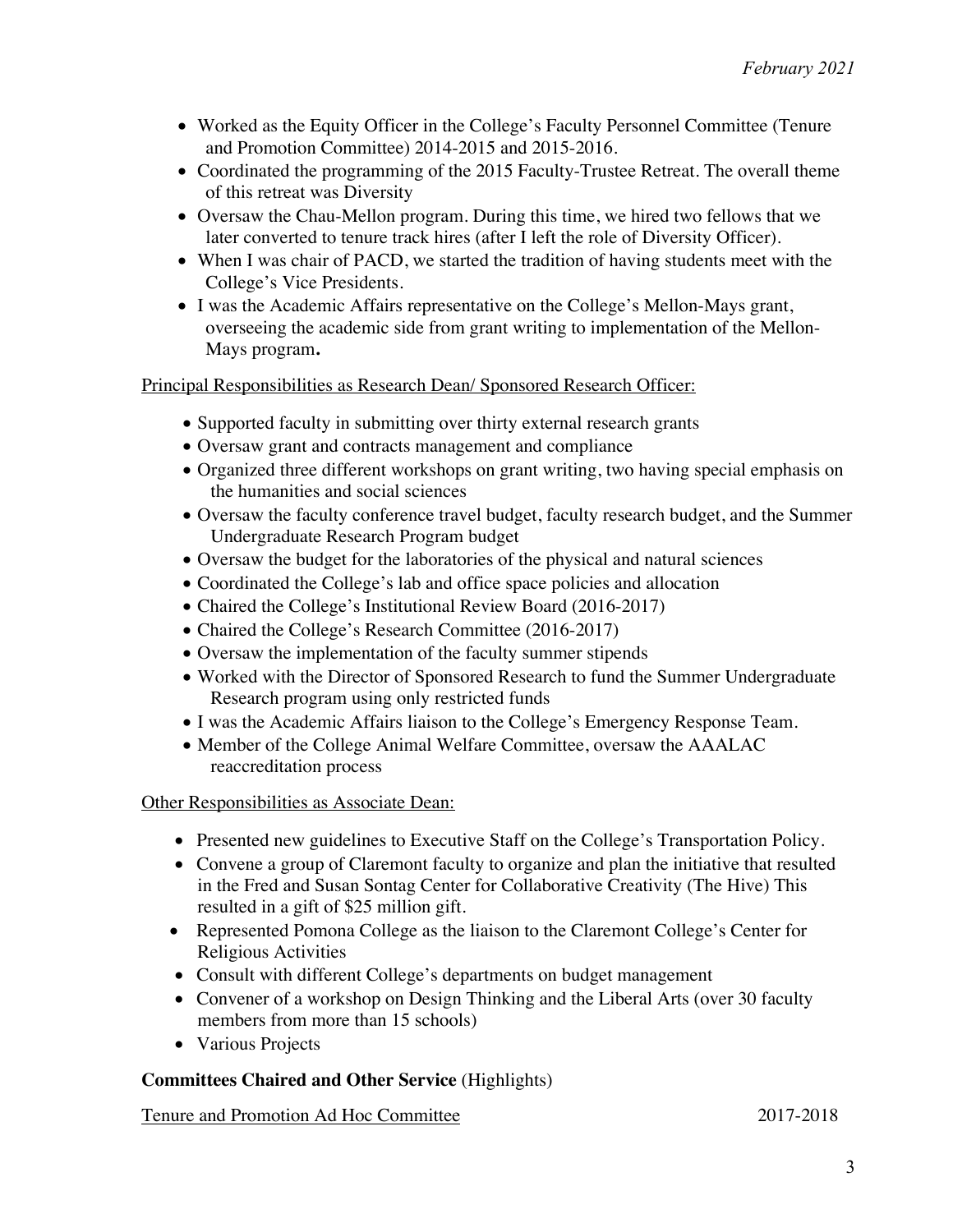This was an ad-hoc committee composed of five faculty members, our charge was to review the College's tenure and promotion guidelines. We developed a plan to institute peer-review in promotion, and move into quantitative and qualitative electronic student evaluations.

#### Chair Executive Committee 2013-2014

I was Chair of the Executive Committee. My main responsibility was to advocate on behalf the faculty with the Dean of the College, the President, and Executive Staff. During this year (besides the day-to-day business of the College) we did the initial work that resulted from the COACHE survey that led to the Ad Hoc Committee on Promotion and Tenure, and the Task Force on Work-Life Balance. We also harmonized the class schedules of all Claremont Colleges. We also organized Faculty-Staff lunches. Finally, we defined the future of the Honnold-Mudd Library, and the role that each Claremont College would play in building a sustainable future for it.

### Student Affairs Committee 2011-2014

We revised the College's alcohol policy, and we wrote the College's first Title IX Policy after the "Dear Colleague" letter.

### Executive Committee and Division 3 Chair 2012-2013

The division chair in the Executive Committee advocates on behalf of the interests of the faculty. I was Divisional Chair for the Social Sciences and Physical Education. Among the highlights of my first year on the EC (besides the day-to-day business of the College) the things we did that will leave a lasting legacy on the College are: The Classroom Video and Recording Policy, the role of Liberal Arts Colleges in on-line teaching, and the work we did on updating and streamlining faculty committees.

| Teaching and Learning Committee (Co-Chair) | 2011-2012 |
|--------------------------------------------|-----------|
|                                            |           |

During my time on the Teaching and Learning Committee we developed the first TLC Website and teaching blog. Also, we were the first TLC to have an Assessment Subcommittee embedded into it.

## Assessment Committee (in preparation for WASC reaccreditation) 2010-2011

I was one of the three faculty members assigned to this committee, and our charge was to articulate how assessment fits within the liberal education model. This was the first concerted effort at Pomona to make assessment part of the institutional culture.

## **V. Service to the Department of Economics at Pomona College**

## Founding Mentor of the Pomona Economists Cohort 2017-2018

At Pomona we launched a new mentoring model in Economics. It is based on Berkeley's Matsui cohorts. I am the faculty advisor to the first Economics Cohort which is composed of six first-year students, and two second-year students (and whose sociodemographic background is underrepresented in Economics). We meet weekly as a group, and I meet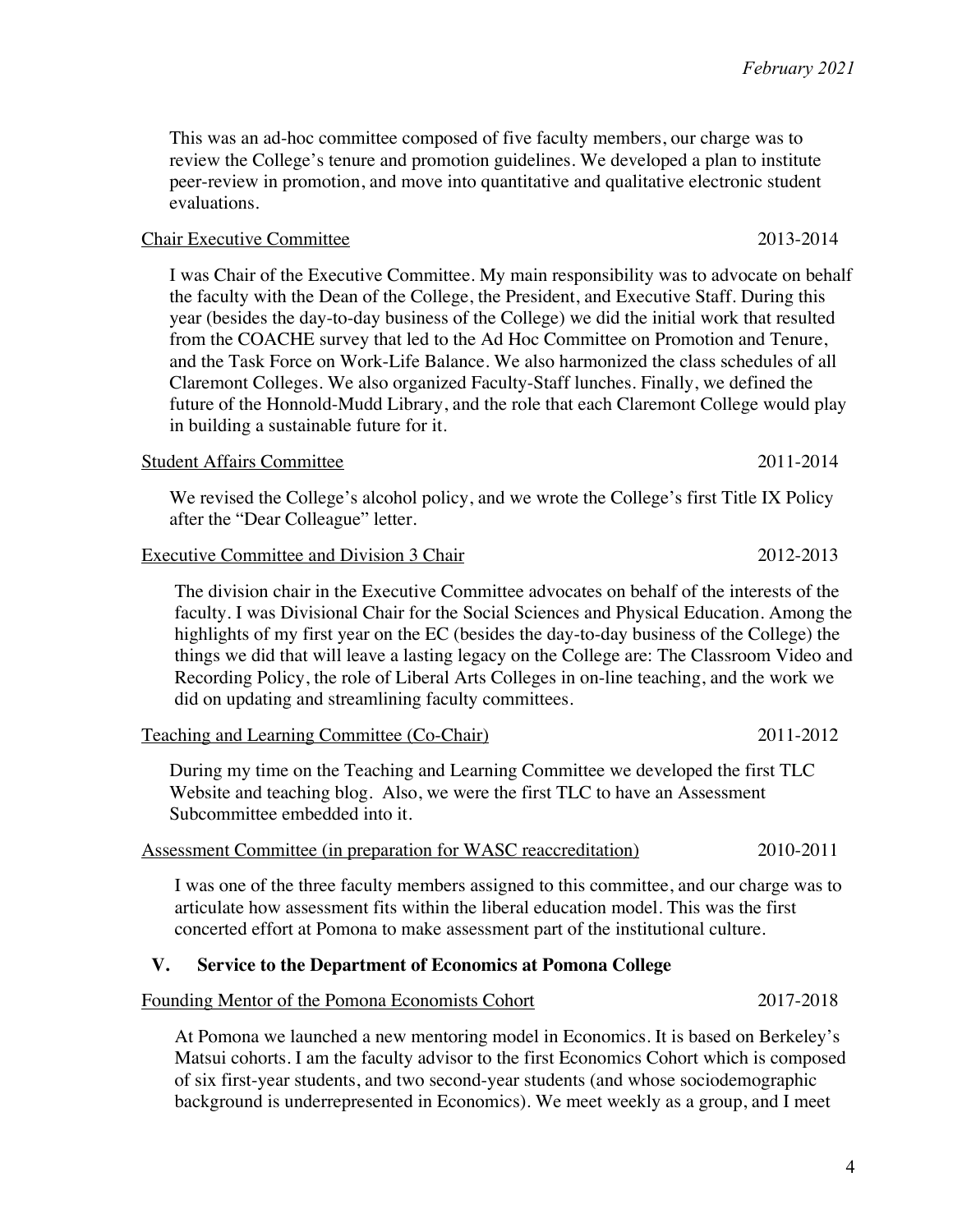with them individually three or four times during the semester. Also, to the extent possible, we cluster the cohort within each econ core course.

#### Economics Colloquium Coordinator 2011-2013 and 2017-2018

Invite speakers, coordinate visits and manage the Colloquium budget.

#### Study Abroad, Coordinator 2006-2011

I oversaw the study abroad offerings for Economics majors, and approve curricular decisions related to the major. Together with the office of Study Abroad, I launched the first study abroad program focused in Economics.

#### **VI. Service to the Economics Profession**

#### Co-Editor, Hispanic Economic Outlook 2021-present

I am in charge of publishing articles related to Latinxs in the labor market. The HEO is the publication of the American Society of Hispanic Economists, and is published twice a year.

#### President, American Society of Hispanic Economists 2018-2021

I was elected president of the American Society of Hispanic Economists (ASHE, by majority vote). ASHE's goal is to highlight research by Latinx economists or research that highlights the economic condition of the Latinx community in the U.S. This is a national organization with over 300 members. I served as President Elect in 2018-2019, am serving as President in 2019-2020, and will serve as past-president 2020-2021.

#### Convener Economists' Workshop in the Liberal Arts 2015-2018

I convened a workshop for a group of economists from different Liberal Arts Colleges. We have convened every year since 2015, we share our efforts on making economics a more inclusive field. We believe that as members of Liberal Arts Colleges, we should be at the forefront of developing inclusivity and equity when teaching economics. Our first meeting was a full day workshop in February 2016 at Pomona College, with 22 economists attending from 15 different colleges. Our second meeting was a half day workshop at the AEA Annual Meeting in Chicago. At this second meeting eighteen economists from nine different colleges were in attendance. We met a third time, last week, for a full-day workshop in Philadelphia, with 32 economists from 18 colleges. The conversations in this group have resulted in the Randomized Control Trials on *Culturally Relevant Information* and on *Values Affirmation*.

#### Member, Committee on the Status of Minority Groups

American Economic Association 2011-2017

My responsibilities on the Committee included highlighting the research by economists from underrepresented groups by organizing sessions at the annual national Meetings of the American Economic Association (three times), or by curating the committee's website and mailing list. I was also the committee's liaison to the AEA Summer Program (an 8-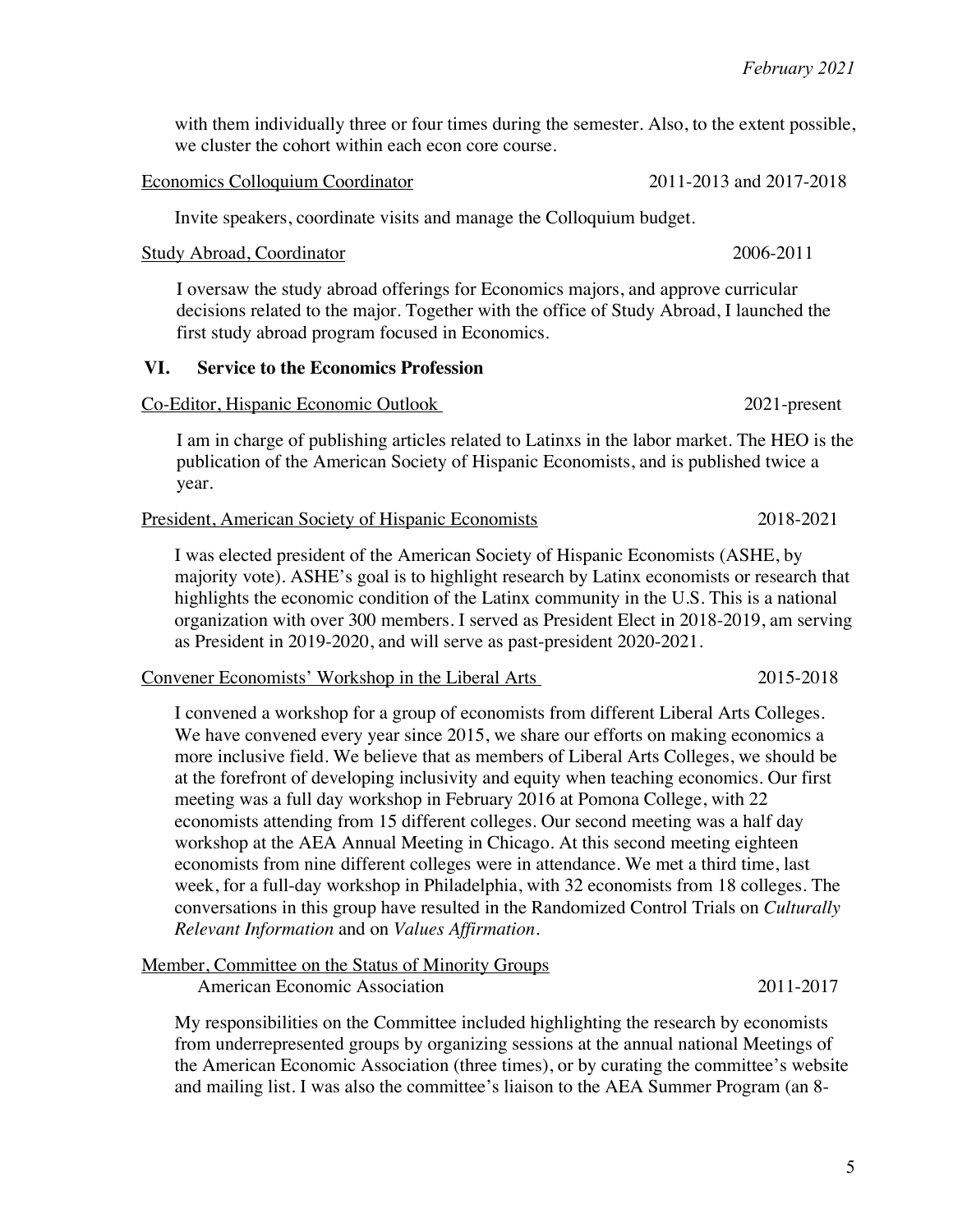week intensive summer camp for undergraduate students thinking of pursuing graduate school in economics).

#### **VII. Service to the Community**

### Council of Economic Advisors, Governor of California (co-chair) 2020-present

Coordinate and convene the activities and discussions in the Governor's Council of Economic Advisors. Our tasks include to advise the Governor on the State's annual budget, and how to create a more inclusive, progressive economy. We have identified three areas of further development: (1) the electronic infrastructure of the State (broadband, data management, and customer interface); (2) how to promote a friendlier business environment, particularly promoting deregulation; and, (3) the development and execution of worker training programs in the evolving economy. The committee is composed of nine economists, the State's Director of Finance, the State's Director of Go-Biz, and the Lieutenant Governor.

#### Inland Empire Economic Partnership 2020- present

The Inland Empire, which includes the counties of San Bernardino and Riverside, is among California's most economically vulnerable areas. In the IEEP we promote partnerships between government, business, and academia that promote the wellbeing of the region.

#### **VIII. Peer Reviewed Publications**

The Expanding Workweek? Understanding Trends in Long Work Hours Among U.S. Men, 1979-2005 (with Peter Kuhn) *Journal of Labor Economics* Vol 26(2) (April 2008) pp 311-344.

Language, High School Leadership and the Postsecondary Outcomes of Hispanic Students *Economics of Education Review* Vol 27(3) (June 2008) pp 342-353.

The Labor Supply of Immigrants in the United States: The Role of Changing Source Country Characteristics (with Mary J. Lopez) *American Economic Review* Vol 99(2) (May 2009) pp 35- 40.

Understanding the Hours of Work of Immigrants in America *Review of Economics of the Household*, Vol 8 (1) (March 2010) pp 83-104

The Schedule's Flexibility of American Workers: Evidence from the FIFA World Cup *Economic Inquiry,* July 2011, 49(2), 512-529

Mexican Immigrants, the Labor Market Assimilation and the Current Population Survey: The Sensitivity of Results across Seeming Equivalent Surveys (with Todd Sorensen) *International Migration 2015, 53(2), 250–262*

Border Enforcement, Immigrant Selection and the Gender Wage Gap of Mexican Immigrants in the United States (with Mary Lopez)*, Feminist Economics*, Vol 19(1) January 2013

On the Effectiveness of SB1070 in Arizona (with Catalina Amuedo-Dorantes) *Economic Inquiry* Vol 53(1) 2015, 335-351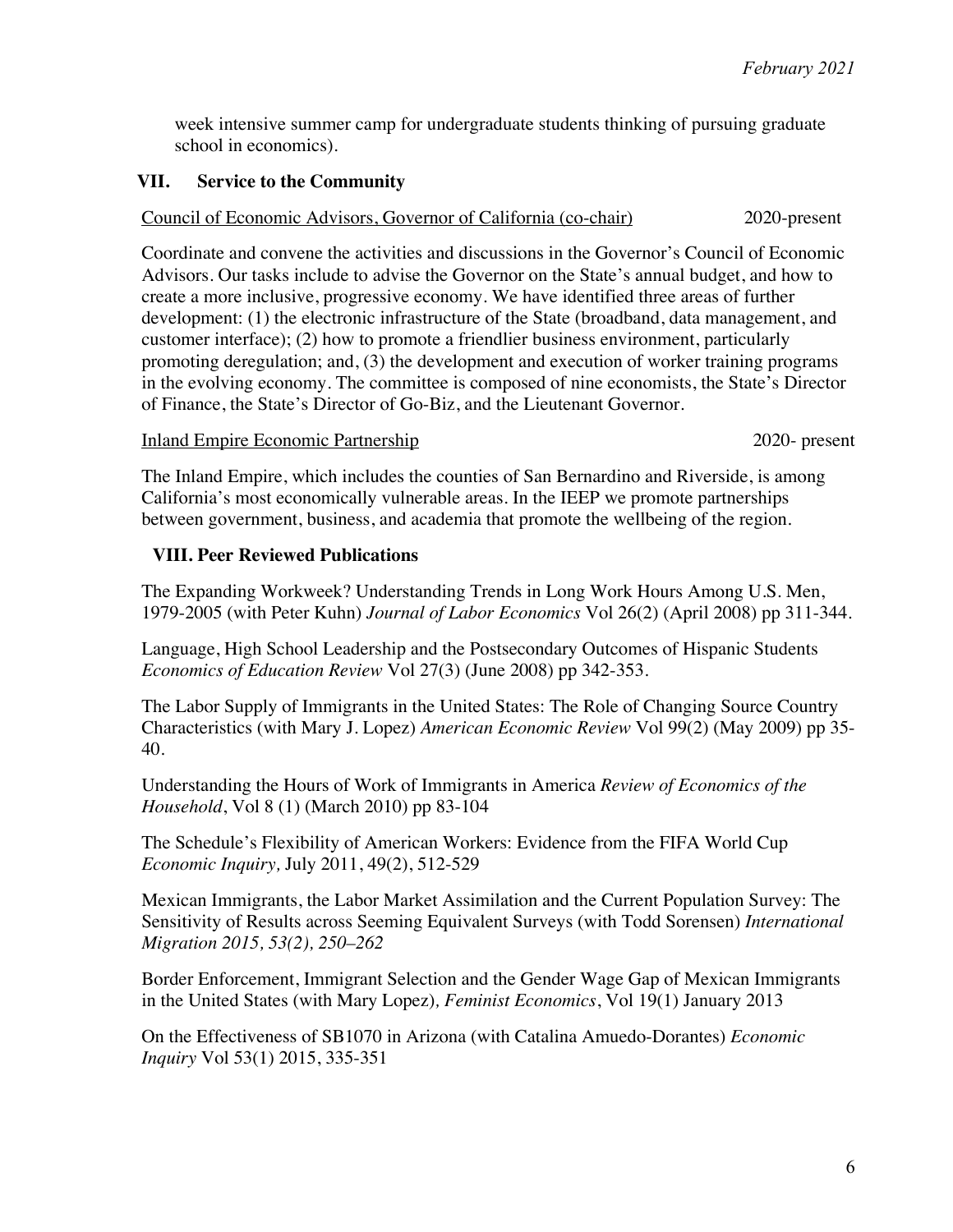Rank-order tournaments, probability of winning and investing in talent: Evidence from Champions League qualifying rules (with Colin Green and Rob Simmons) *NIESR Review Special Issue of Sports Economics* Vol 232 May 2015

Religious Workers' Density and the Racial Earnings Gap (with Jessica Shiwen Cheng '16) *American Economic Review* 106(5) 355-359, May 2016.

The Rise of Secularism and its Economic Consequences *IZA World of Labor #384* September 2017.

Piecemeal Immigration Enforcement and Interstate Mobility: Evidence from Arizona (with Catalina Amuedo-Dorantes) *Journal of Economics, Race, and Policy* June 2019, Volume 2, Issue 1–2, pp. 109–120.

Does Simple Information Provision Lead to More Diverse Classrooms? Evidence from a Field Experiment on Undergraduate Economics (with Amanda Bayer and Syon Bhanot) *AEA Papers and Proceedings* Vol 109 pp 110-114, May 2019.

#### **IX. Book Chapters and Other Invited Contributions**

The Evolution of Intermarriage Among Hispanic Women *Hispanic Economic Outlook* Fall 2012 (with Maria Zhu '13) pp. 7-10.

Empirical Methods used by Economists in the Study of International Migration (with Michael D. Steinberger) (forthcoming in Carlos Vargas-Silva et al (2011) *Handbook of Research Methods in Migration* Edward Elgar Publishing Ltd

The Workweek of Hispanic Male Workers in the United States *Hispanic Economic Outlook*  2009 QIII pp. 6-7.

The Labor Market Effects of Immigration Reform (with Todd Sorensen) *Policy Matters* Winter 2010.

Book Review of *Public Policy and Immigrant Settlement* by Deborah Cobb-Clark and Siew-Ean Khoo *Journal of Population Research* Vol 24(2) 2007 pp. 254-256.

An Economist's Unpredicted Stops: How Two Postdoctoral Positions Framed Me as a Scholar *The Minority Report* Newsletter of the Committee on the Status of Minority Groups in the Economic Profession

Creativity and Innovation: Building Ecosystems to Support Risk Taking, Resiliency, and Collaboration (with Amanda Sabicer) *Liberal Education* American Association of Colleges and Universities (2016)

The Role of School, Peer and Student Characteristics in School Satisfaction in Madrid (with Michael Steinberger) in *El capital humano en la economía digital* in Papeles de Economía Española, N.º 166 FUNCAS January 2021 (in Spanish)

Food Prevalence among Hispanics during the COVID Pandemic (with Emilio Pantoja PI '24) forthcoming *Hispanic Economic Outlook.*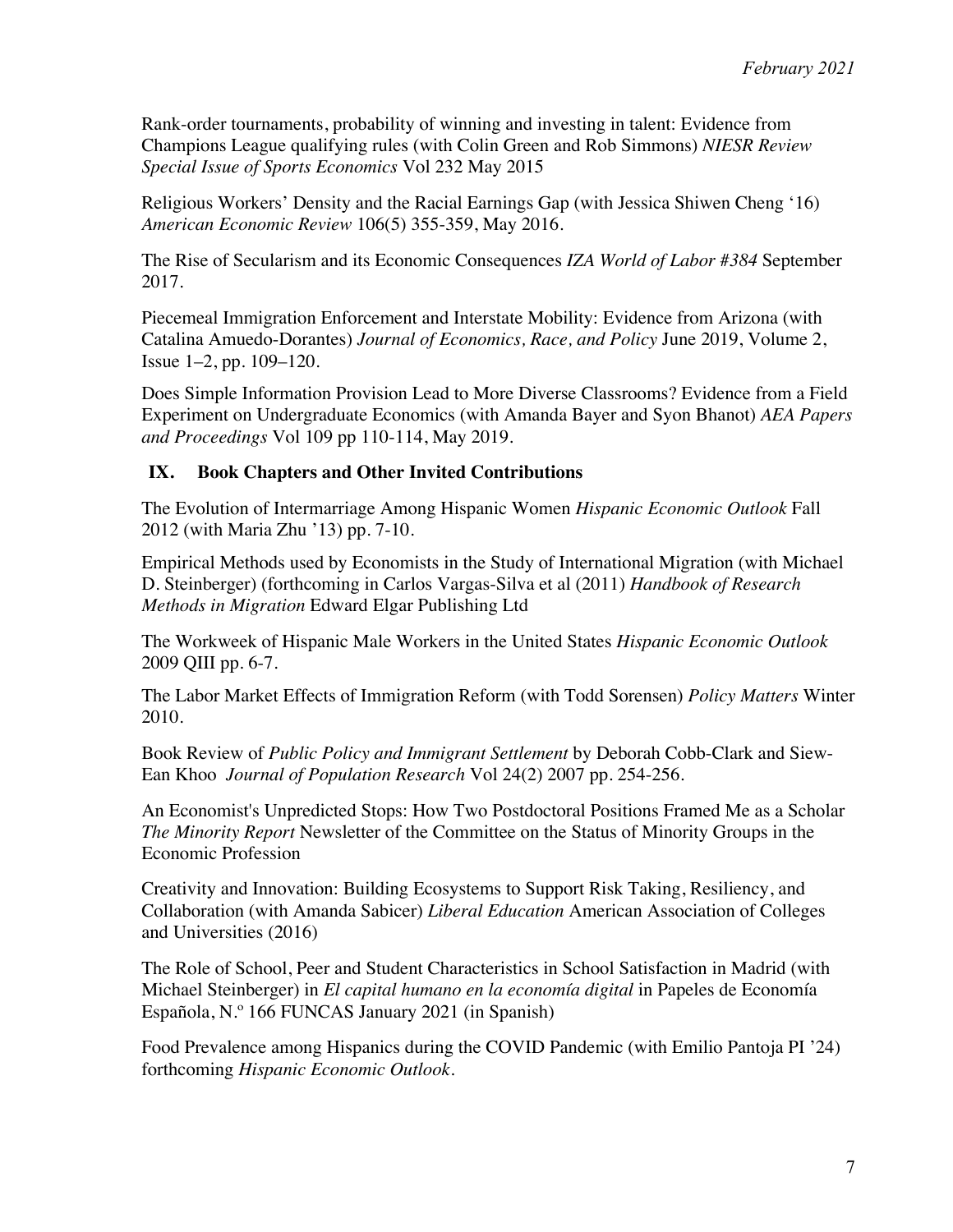Creating an Anti-Racist Pedagogy in Principles of Microeconomics (with Mary Lopez) forthcoming on Phil Ruder and Mark Maier *Teaching Principles of Microeconomics* Elgar Publishers

## X. **Fellowships and Grants**

Research Grant, UC MEXUS (2008) "*Mexican immigration to the United States: Impacts on natives, impacts on immigrants*" Co-PI with Todd Sorensen (\$15,000)

Research Grant, UC MEXUS Small Grant Competition (2008) "*Seasonal discrepancies in the Current Population Survey, assimilation and cyclical patterns of Mexican migration*" Co-PI with Todd Sorensen (\$2,500)

Research Grant, Association for Institutional Research- National Postsecondary Education Cooperative -National Science Foundation (2004-2005) *"High School Leadership Skills Language Proficiency and the Educational Attainment of Hispanic Students"* Principal Investigator (\$15,000)

Research Grant, UC Linguistic Minority Research Institute (2003-2004) *"High School Leadership Activities and the Earnings of Mexican-American Adults: Evidence from Three Decades"* Co-PI, with Peter Kuhn and Catherine Weinberger (\$15,000)

UCSB Dissertation Preparation Proposal Fellowship (2002) *"High School Leadership Skills, Language Proficiency and the Educational Attainment of Hispanic Students"* (\$2,500)

## **XI. Awards and Honors**

| Claremont Colleges Prize for Diversity and Inclusion, Mentoring | 2017 |
|-----------------------------------------------------------------|------|
| Wig Distinguished Professor, Pomona College                     | 2008 |
| Outstanding TA Award, Department of Economics UCSB              | 2002 |
| Keith Griffith Memorial Award, Department of Economics UCSB     | 2000 |

## **XII. Teaching**

Pomona College

ID 1 Freshman Seminar Immigration Economics

ID 1 Freshman Seminar Cities

ID 1 Freshman Seminar Poverty in America

ID 1 Freshman Seminar World Football- The Economics of the Beautiful Game

ID 1 Freshman Seminar Magnificent Cities

Economics 52 Principles of Microeconomics

Economics 57 Economic Statistics

Economics 59 Empirical Methods in Economics

Economics 102 Intermediate Microeconomics

Economics 115 Immigration Economics

Economics 116 Race in the U.S. Economy

Economics 124 Economics of Latin America

Economics 153 Urban and Regional Economics

Economics 162 Advanced Microeconomics